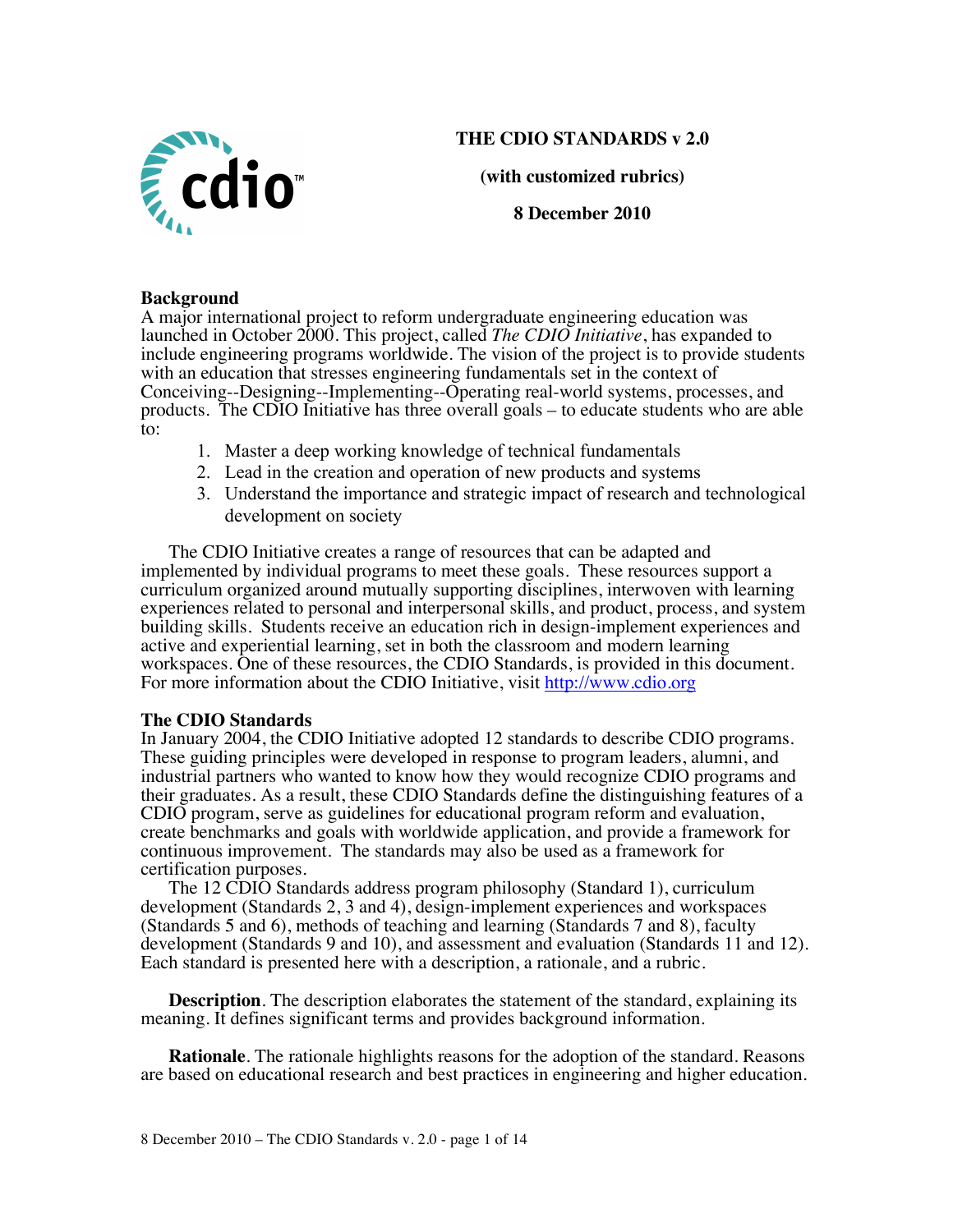The rationale explains ways in which the standard distinguishes the CDIO approach from other educational reform efforts.

**Rubric**. A rubric is a scoring guide that seeks to evaluate levels of performance. The rubric of the CDIO Standards is a six-point rating scale for assessing levels of compliance with the standard. Criteria for each level are based on the description and rationale of the standard. The rubric highlights the nature of the evidence that indicates compliance at each level. The rubrics in this document are hierarchical, that is, each successive level includes those at lower levels. For example, Level 5 that addresses continuous process improvement presumes that Level 4 has been attained.

## **Self-Assessment of Compliance**

The assessment of compliance with the CDIO Standards is a self-report process. An engineering program gathers its own evidence and uses the rubrics to rate its status with respect to each of the 12 CDIO Standards. While the rubrics are customized to each CDIO Standard, they follow the pattern of this general rubric.

## *General Rubric:*

| Scale          | Criteria                                                                         |
|----------------|----------------------------------------------------------------------------------|
|                | Evidence related to the standard is regularly reviewed and used to make          |
|                | improvements.                                                                    |
|                | There is documented evidence of the full implementation and impact of the        |
|                | standard across program components and constituents.                             |
| $\overline{3}$ | Implementation of the plan to address the standard is underway across the        |
|                | program components and constituents.                                             |
|                | There is a plan in place to address the standard.                                |
|                |                                                                                  |
|                | There is an awareness of need to adopt the standard and a process is in place to |
|                | address it.                                                                      |
|                | There is no documented plan or activity related to the standard.                 |
|                |                                                                                  |

An accompanying document gives examples of evidence for different levels of compliance for each CDIO Standard, as reported by CDIO programs in 2005 and 2008.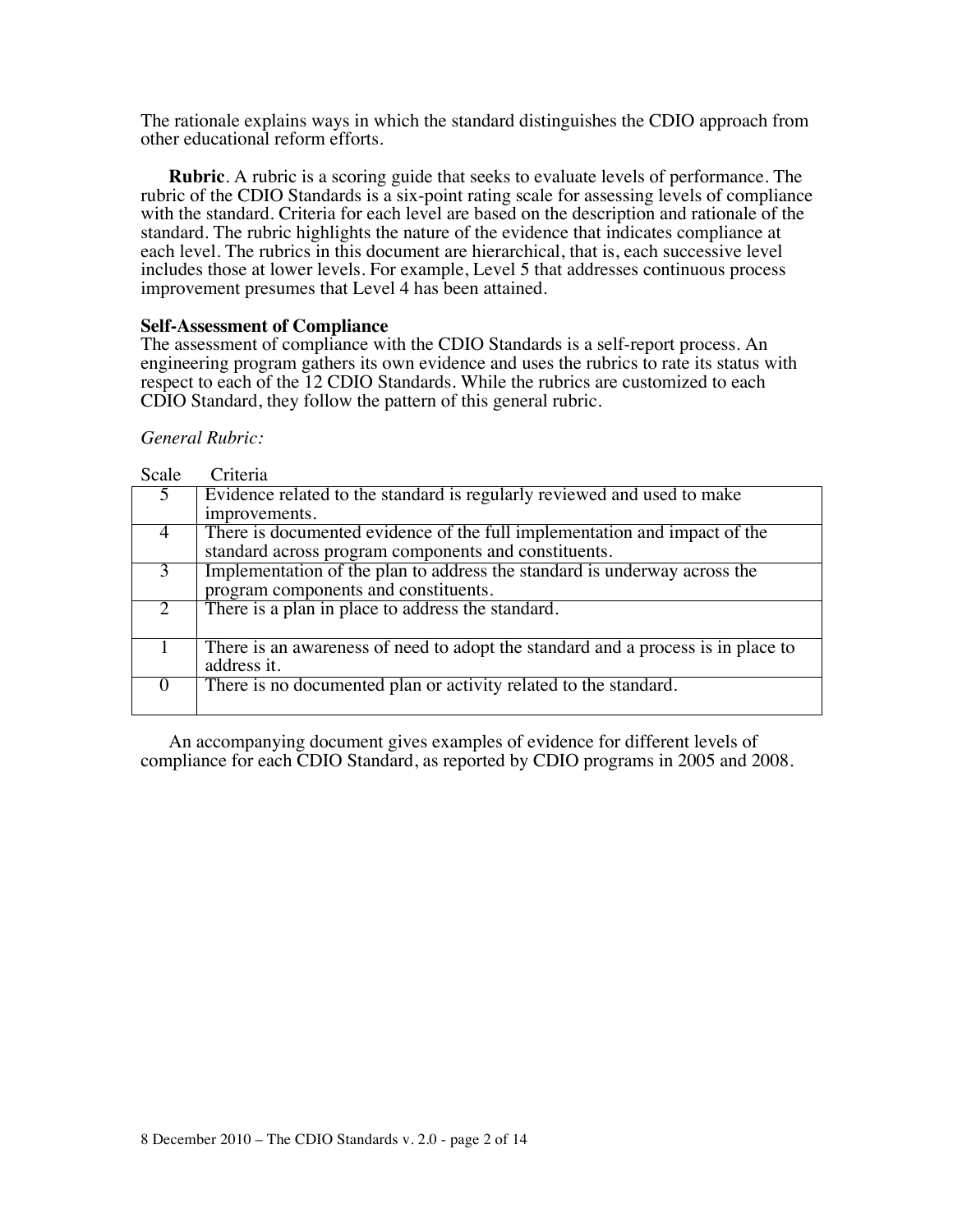**Standard 1 – The Context**

## **Adoption of the principle that product, process, and system lifecycle development and deployment -- Conceiving, Designing, Implementing and Operating -- are the context for engineering education**

*Description:* A CDIO program is based on the principle that product, process, and system lifecycle development and deployment are the appropriate context for engineering education. *Conceiving--Designing--Implementing--Operating* is a model of the entire product, process, and system lifecycle. The *Conceive* stage includes defining customer needs; considering technology, enterprise strategy, and regulations; and, developing conceptual, technical, and business plans. The *Design* stage focuses on creating the design, that is, the plans, drawings, and algorithms that describe what will be implemented. The *Implement* stage refers to the transformation of the design into the product, process, or system, including manufacturing, coding, testing and validation. The final stage, *Operate*, uses the implemented product or process to deliver the intended value, including maintaining, evolving and retiring the system.

The product, process, and system lifecycle is considered the context for engineering education in that it is part of the cultural framework, or environment, in which technical knowledge and other skills are taught, practiced and learned. The principle is adopted by a program when there is explicit agreement of faculty to transition to a CDIO program, and support from program leaders to sustain reform initiatives.

*Rationale:* Beginning engineers should be able to Conceive--Design--Implement-- Operate complex value-added engineering products, processes, and systems in modern team-based environments. They should be able to participate in engineering processes, contribute to the development of engineering products, and do so while working to professional standards in any organization. This is the essence of the engineering profession.

| Scale | Criteria                                                                        |
|-------|---------------------------------------------------------------------------------|
|       | Evaluation groups recognize that CDIO is the context of the engineering         |
|       | program and use this principle as a guide for continuous improvement.           |
|       | There is documented evidence that the CDIO principle is the context of the      |
|       | engineering program and is fully implemented.                                   |
|       | CDIO is adopted as the context for the engineering program and is implemented   |
|       | in one or more years of the program.                                            |
|       | There is an explicit plan to transition to a CDIO context for the engineering   |
|       | program.                                                                        |
|       | The need to adopt the principle that CDIO is the context of engineering         |
|       | education is recognized and a process to address it has been initiated.         |
|       | There is no plan to adopt the principle that CDIO is the context of engineering |
|       | education for the program.                                                      |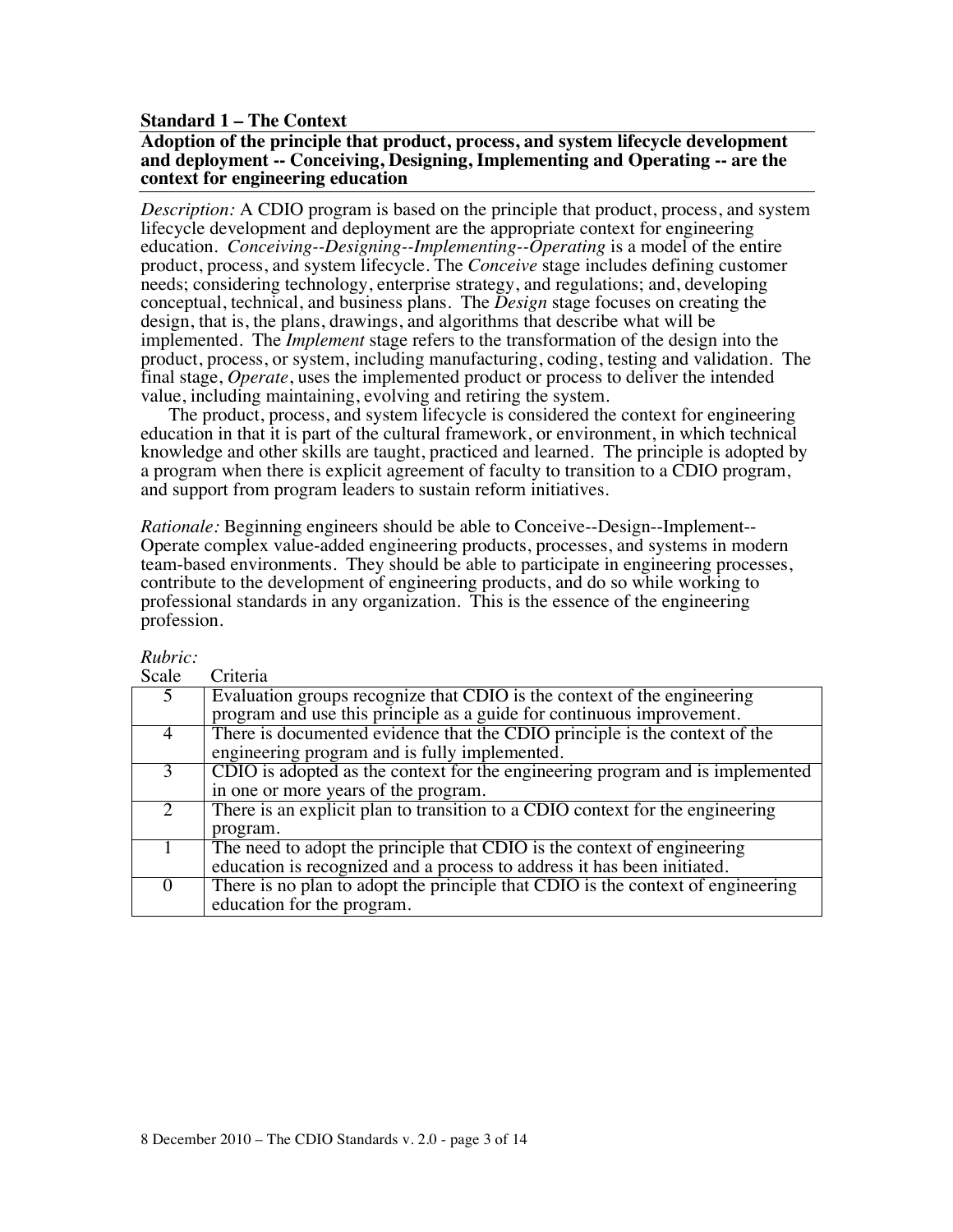#### **Standard 2 – Learning Outcomes**

### **Specific, detailed learning outcomes for personal and interpersonal skills, and product, process, and system building skills, as well as disciplinary knowledge, consistent with program goals and validated by program stakeholders**

*Description:* The knowledge, skills, and attitudes intended as a result of engineering education, that is*,* the learning outcomes, are codified in the *CDIO Syllabus*. These learning outcomes detail what students should know and be able to do at the conclusion of their engineering programs. In addition to learning outcomes for technical disciplinary knowledge (Section 1), the *CDIO Syllabus* specifies learning outcomes as personal and interpersonal skills, and product, process, and system building. Personal learning outcomes (Section 2) focus on individual students' cognitive and affective development, for example, engineering reasoning and problem solving, experimentation and knowledge discovery, system thinking, creative thinking, critical thinking, and professional ethics. Interpersonal learning outcomes (Section 3) focus on individual and group interactions, such as, teamwork, leadership, communication, and communication in foreign languages. Product, process, and system building skills (Section 4) focus on conceiving, designing, implementing, and operating systems in enterprise, business, and societal contexts.

Learning outcomes are reviewed and validated by key stakeholders, that is, groups who share an interest in the graduates of engineering programs, for consistency with program goals and relevance to engineering practice. Programs are encouraged to customize the CDIO Syllabus to their respective programs. In addition, stakeholders help to determine the expected level of proficiency, or standard of achievement, for each learning outcome.

*Rationale:* Setting specific learning outcomes helps to ensure that students acquire the appropriate foundation for their future. Professional engineering organizations and industry representatives identified key attributes of beginning engineers both in technical and professional areas. Moreover, many evaluation and accreditation bodies expect engineering programs to identify program outcomes in terms of their graduates' knowledge, skills, and attitudes.

| Scale | Criteria                                                                         |
|-------|----------------------------------------------------------------------------------|
|       | Evaluation groups regularly review and revise program learning outcomes, based   |
|       | on changes in stakeholder needs.                                                 |
|       | Program learning outcomes are aligned with institutional vision and mission, and |
|       | levels of proficiency are set for each outcome.                                  |
|       | Program learning outcomes are validated with key program stakeholders,           |
|       | including faculty, students, alumni, and industry representatives.               |
|       | A plan to incorporate explicit statements of program learning outcomes is        |
|       | established.                                                                     |
|       | The need to create or modify program learning outcomes is recognized and such    |
|       | a process has been initiated.                                                    |
|       | There are no explicit program learning outcomes that cover knowledge, personal   |
|       | and interpersonal skills, and product, process and system building skills.       |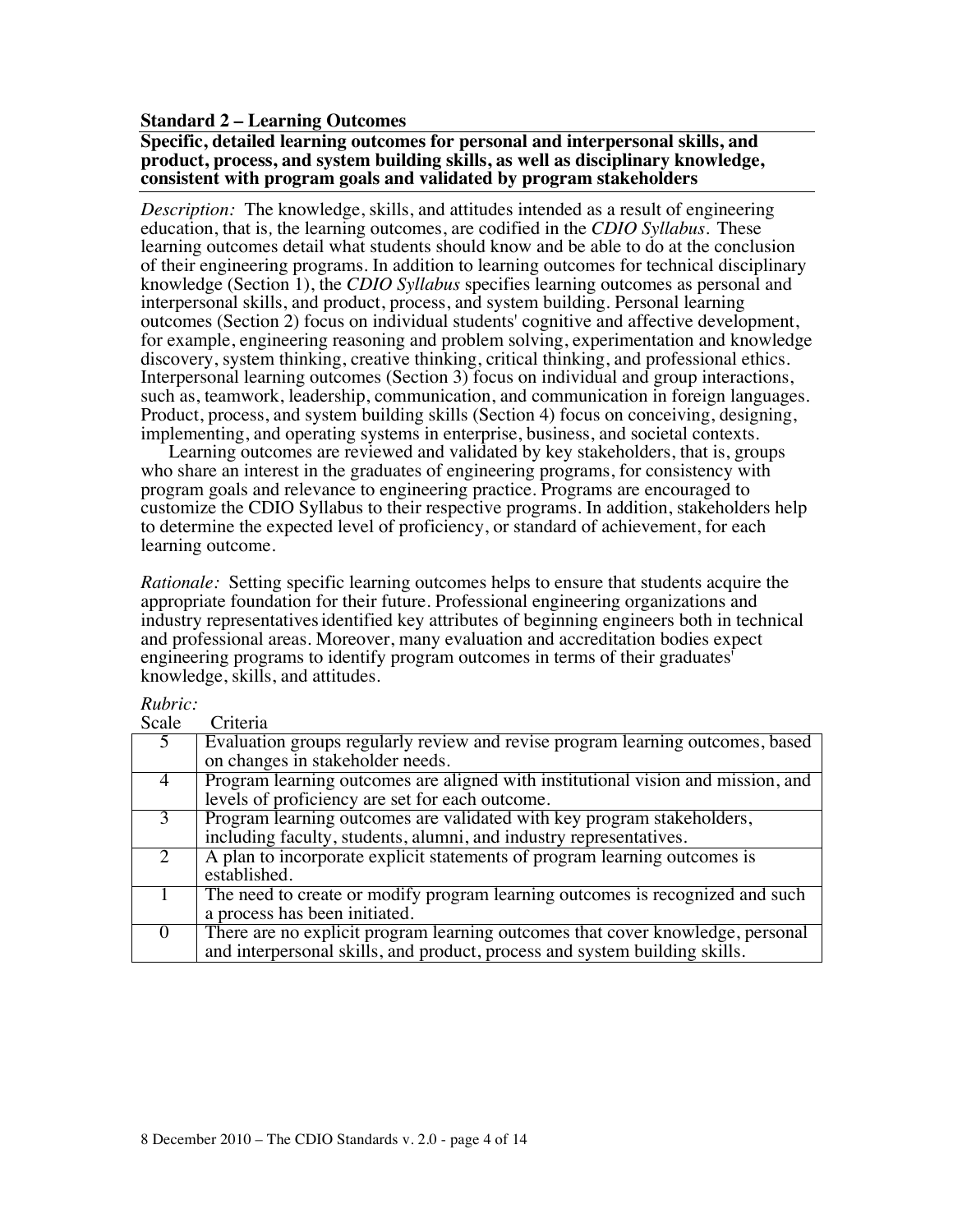## **Standard 3 -- Integrated Curriculum**

## **A curriculum designed with mutually supporting disciplinary courses, with an explicit plan to integrate personal and interpersonal skills, and product, process, and system building skills**

*Description:* An integrated curriculum includes learning experiences that lead to the acquisition of personal and interpersonal skills, and product, process, and system building skills (Standard 2)*,* interwoven with the learning of disciplinary knowledge and its application in professional engineering. Disciplinary courses are mutually supporting when they make explicit connections among related and supporting content and learning outcomes. An explicit plan identifies ways in which the integration of skills and multidisciplinary connections are to be made, for example, by mapping the specified learning outcomes to courses and co-curricular activities that make up the curriculum.

*Rationale:* The teaching of personal, interpersonal, and professional skills, and product, process, and system building skills should not be considered an addition to an already full curriculum, but an integral part of it. To reach the intended learning outcomes in disciplinary knowledge and skills, the curriculum and learning experiences have to make dual use of available time. Faculty play an active role in designing the integrated curriculum by suggesting appropriate disciplinary linkages, as well as opportunities to address specific skills in their respective teaching areas.

| Scale | Criteria                                                                           |
|-------|------------------------------------------------------------------------------------|
|       | Stakeholders regularly review the integrated curriculum and make                   |
|       | recommendations and adjustments as needed.                                         |
|       | There is evidence that personal, interpersonal, product, process, and system       |
|       | building skills are addressed in all courses responsible for their implementation. |
|       | Personal, interpersonal, product, process, and system building skills are          |
|       | integrated into one or more years in the curriculum.                               |
|       | A curriculum plan that integrates disciplinary learning, personal, interpersonal,  |
|       | product, process, and system building skills is approved by appropriate groups.    |
|       | The need to analyze the curriculum is recognized and initial mapping of            |
|       | disciplinary and skills learning outcomes is underway.                             |
|       | There is no integration of skills or mutually supporting disciplines in the        |
|       | program.                                                                           |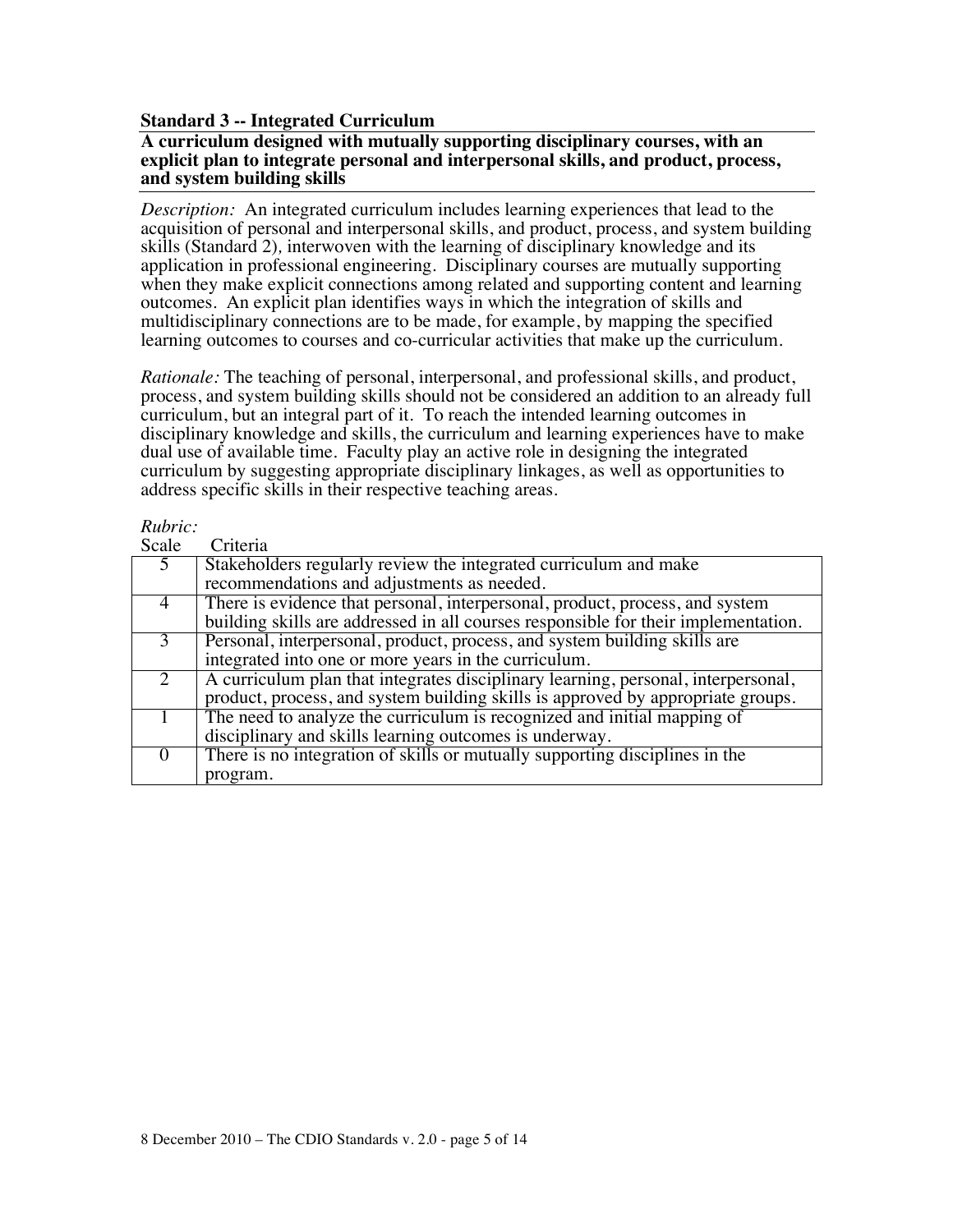## **Standard 4 -- Introduction to Engineering**

## **An introductory course that provides the framework for engineering practice in product, process, and system building, and introduces essential personal and interpersonal skills**

*Description:* The introductory course, usually one of the first required courses in a program, provides a framework for the practice of engineering. This framework is a broad outline of the tasks and responsibilities of an engineer, and the use of disciplinary knowledge in executing those tasks. Students engage in the practice of engineering through problem solving and simple design exercises, individually and in teams. The course also includes personal and interpersonal skills knowledge, skills, and attitudes that are essential at the start of a program to prepare students for more advanced product, process, and system building experiences. For example, students can participate in small team exercises to prepare them for larger development teams.

*Rationale:* Introductory courses aim to stimulate students' interest in, and strengthen their motivation for, the field of engineering by focusing on the application of relevant core engineering disciplines. Students usually select engineering programs because they want to build things, and introductory courses can capitalize on this interest. In addition, introductory courses provide an early start to the development of the essential skills described in the *CDIO Syllabus*.

| Scale | Criteria                                                                        |
|-------|---------------------------------------------------------------------------------|
|       | The introductory course is regularly evaluated and revised, based on feedback   |
|       | from students, instructors, and other stakeholders.                             |
|       | There is documented evidence that students have achieved the intended learning  |
|       | outcomes of the introductory engineering course.                                |
|       | An introductory course that includes engineering learning experiences and       |
|       | introduces essential personal and interpersonal skills has been implemented.    |
|       | A plan for an introductory engineering course introducing a framework for       |
|       | practice has been approved.                                                     |
|       | The need for an introductory course that provides the framework for engineering |
|       | practice is recognized and a process to address that need has been initiated.   |
| 0     | There is no introductory engineering course that provides a framework for       |
|       | practice and introduces key skills.                                             |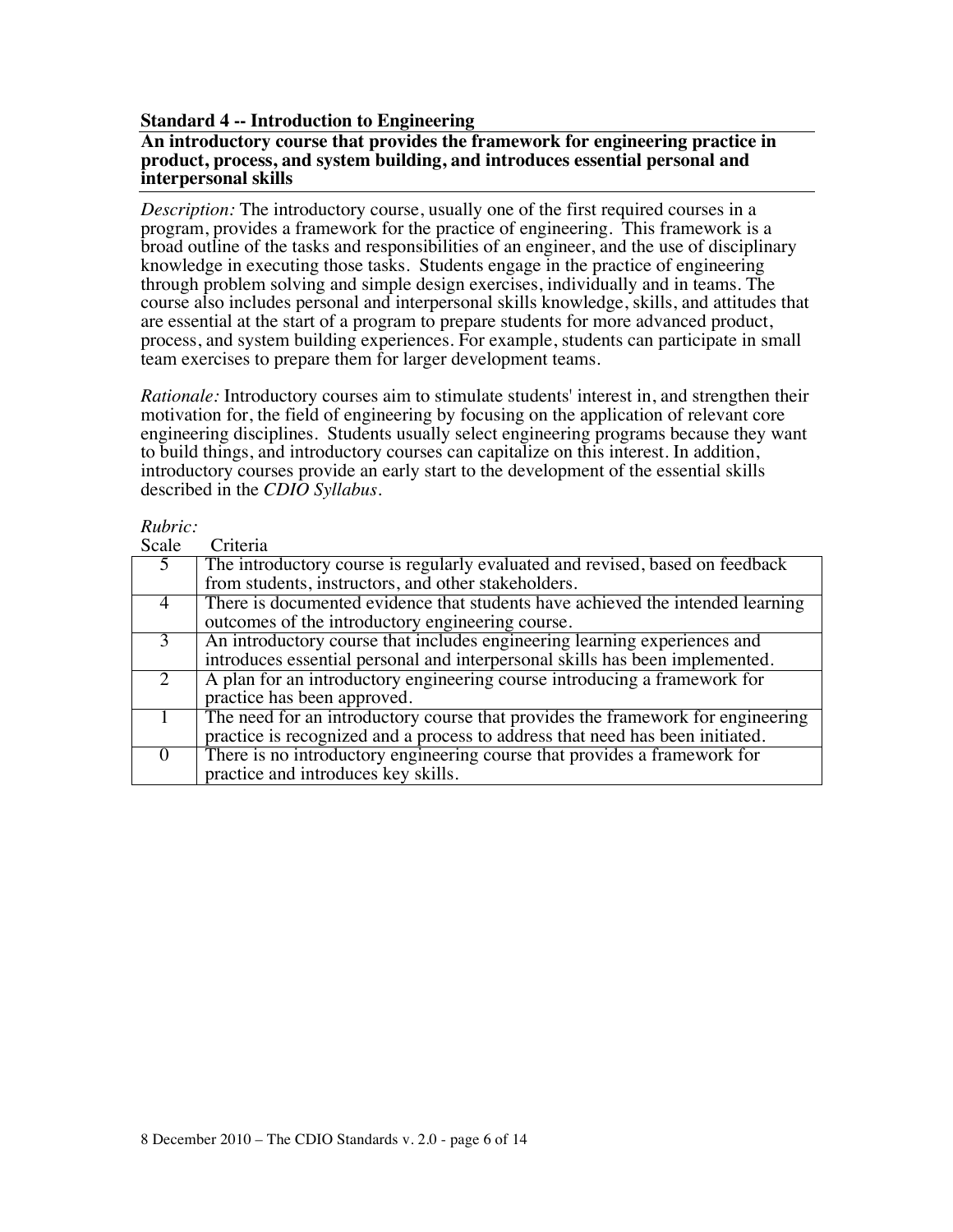## **Standard 5 -- Design-Implement Experiences**

## **A curriculum that includes two or more design-implement experiences, including one at a basic level and one at an advanced level**

*Description:* The term *design-implement experience* denotes a range of engineering activities central to the process of developing new products and systems. Included are all of the activities described in Standard One at the Design and Implement stages, plus appropriate aspects of conceptual design from the Conceive stage. Students develop product, process, and system building skills, as well as the ability to apply engineering science, in design-implement experiences integrated into the curriculum. Designimplement experiences are considered basic or advanced in terms of their scope, complexity, and sequence in the program. For example, simpler products and systems are included earlier in the program, while more complex design-implement experiences appear in later courses designed to help students integrate knowledge and skills acquired in preceding courses and learning activities. Opportunities to conceive, design, implement, and operate products, processes, and systems may also be included in required co-curricular activities, for example, undergraduate research projects and internships.

*Rationale:* Design-implement experiences are structured and sequenced to promote early success in engineering practice. Iteration of design-implement experiences and increasing levels of design complexity reinforce students' understanding of the product, process, and system development process. Design-implement experiences also provide a solid foundation upon which to build deeper conceptual understanding of disciplinary skills. The emphasis on building products and implementing processes in real-world contexts gives students opportunities to make connections between the technical content they are learning and their professional and career interests.

| Scale | Criteria                                                                         |
|-------|----------------------------------------------------------------------------------|
|       | The design-implement experiences are regularly evaluated and revised, based on   |
|       | feedback from students, instructors, and other stakeholders.                     |
|       | There is documented evidence that students have achieved the intended learning   |
|       | outcomes of the design-implement experiences.                                    |
|       | At least two design-implement experiences of increasing complexity are being     |
|       | implemented.                                                                     |
|       | There is a plan to develop a design-implement experience at a basic and          |
|       | advanced level.                                                                  |
|       | A needs analysis has been conducted to identify opportunities to include design- |
|       | implement experiences in the curriculum.                                         |
|       | There are no design-implement experiences in the engineering program.            |
|       |                                                                                  |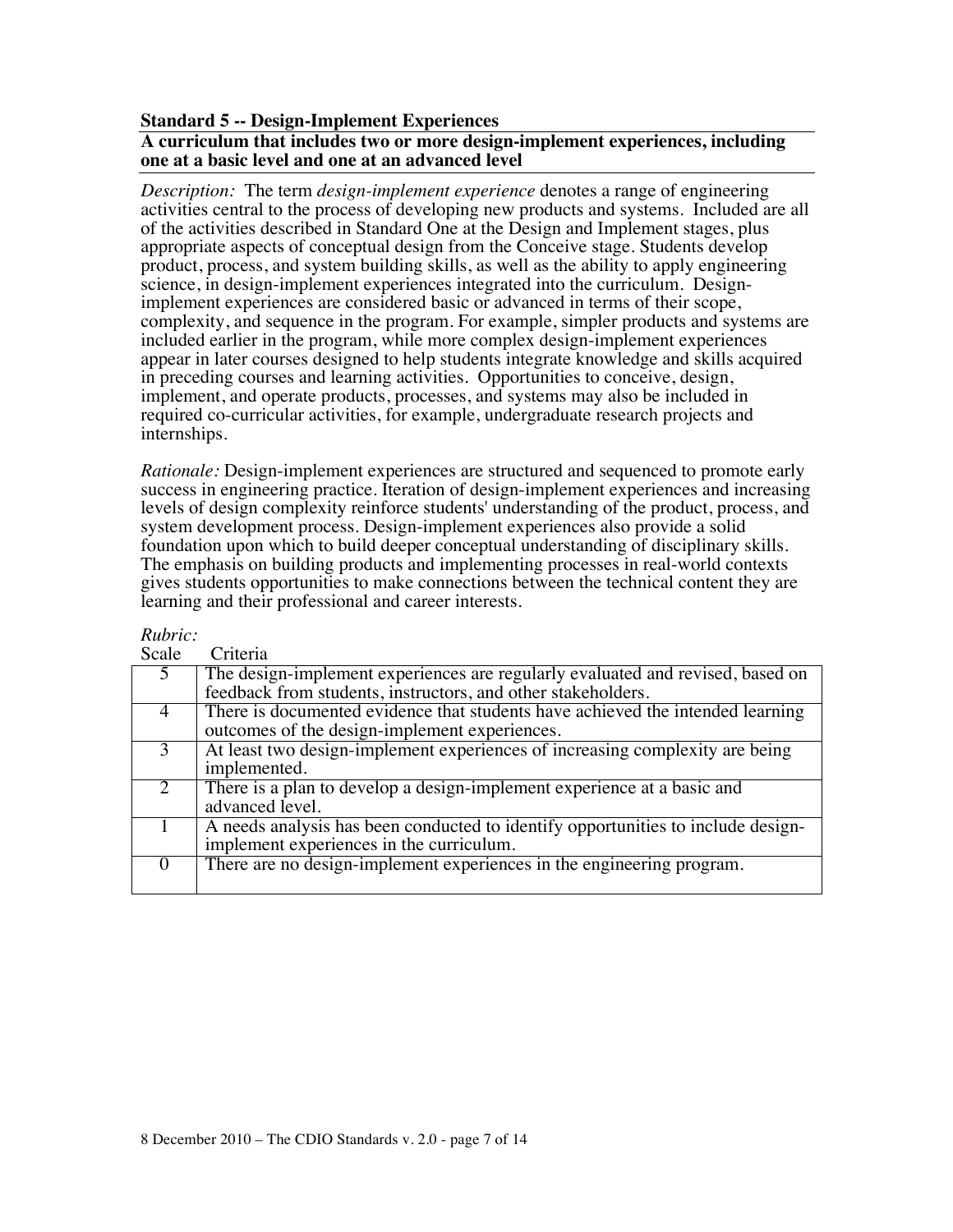## **Standard 6 -- Engineering Workspaces**

## **Engineering workspaces and laboratories that support and encourage hands-on learning of product, process, and system building, disciplinary knowledge, and social learning**

*Description:* The physical learning environment includes traditional learning spaces, for example, classrooms, lecture halls, and seminar rooms, as well as engineering workspaces and laboratories. Workspaces and laboratories support the learning of product, process, and system building skills concurrently with disciplinary knowledge. They emphasize hands-on learning in which students are directly engaged in their own learning, and provide opportunities for social learning, that is, settings where students can learn from each other and interact with several groups. The creation of new workspaces, or remodeling of existing laboratories, will vary with the size of the program and resources of the institution.

*Rationale:* Workspaces and other learning environments that support hands-on learning are fundamental resources for learning to design, implement, and operate products, processes, and systems. Students who have access to modern engineering tools, software, and laboratories have opportunities to develop the knowledge, skills, and attitudes that support product, process, and system building competencies. These competencies are best developed in workspaces that are student-centered, user-friendly, accessible, and interactive.

| Scale         | Criteria                                                                       |
|---------------|--------------------------------------------------------------------------------|
|               | Evaluation groups regularly review the impact and effectiveness of workspaces  |
|               | on learning and provide recommendations for improving them.                    |
|               | Engineering workspaces fully support all components of hands-on, knowledge,    |
|               | and skills learning.                                                           |
| $\mathcal{E}$ | Plans are being implemented and some new or remodeled spaces are in use.       |
|               |                                                                                |
|               | Plans to remodel or build additional engineering workspaces have been approved |
|               | by the appropriate bodies.                                                     |
|               | The need for engineering workspaces to support hands-on, knowledge, and skills |
|               | activities is recognized and a process to address the need has been initiated. |
|               | Engineering workspaces are inadequate or inappropriate to support and          |
|               | encourage hands-on skills, knowledge, and social learning.                     |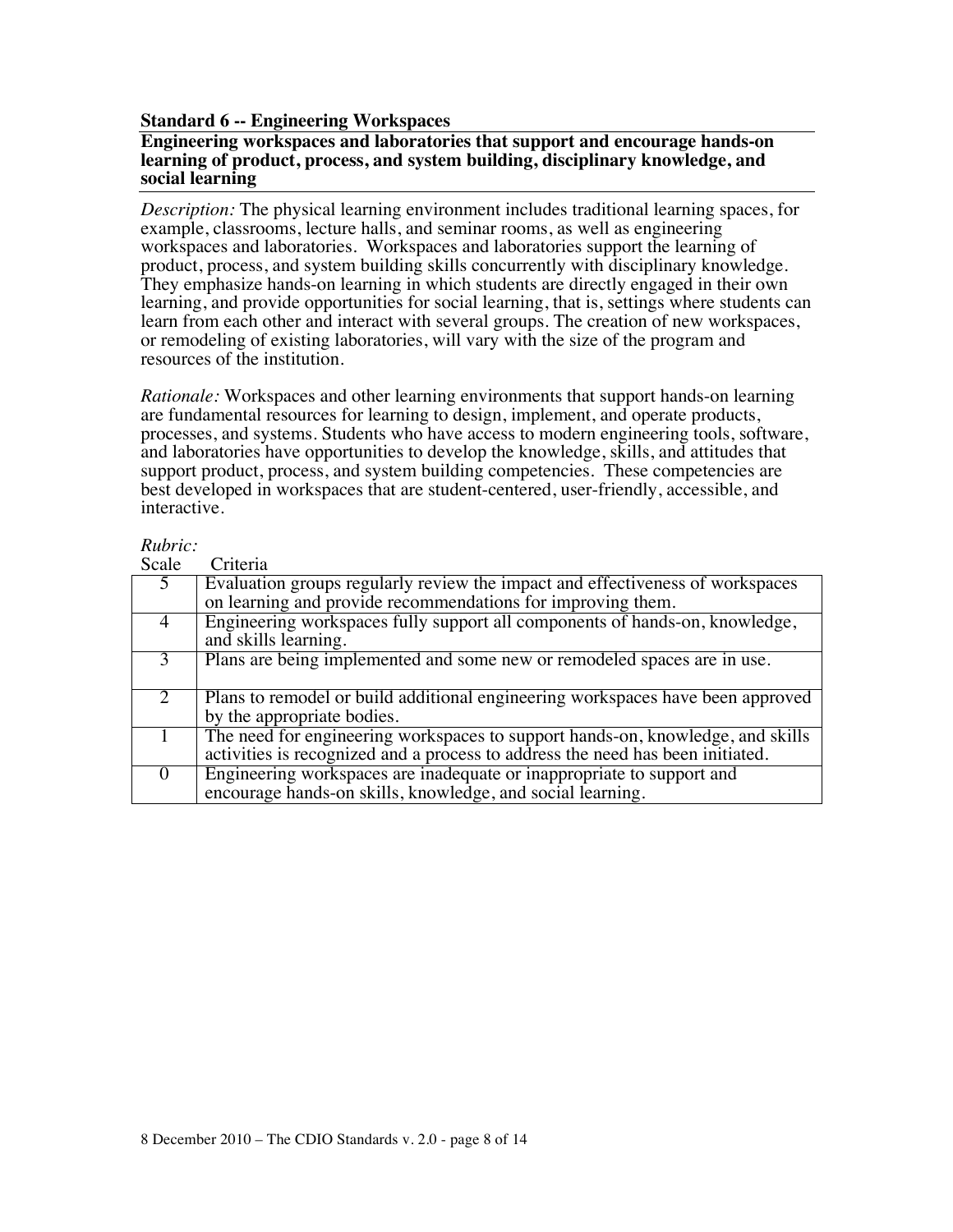## **Standard 7 -- Integrated Learning Experiences**

## **Integrated learning experiences that lead to the acquisition of disciplinary knowledge, as well as personal and interpersonal skills, and product, process, and system building skills**

*Description:* Integrated learning experiences are pedagogical approaches that foster the learning of disciplinary knowledge simultaneously with personal and interpersonal skills, and product, process, and system building skills. They incorporate professional engineering issues in contexts where they coexist with disciplinary issues. For example, students might consider the analysis of a product, the design of the product, and the social responsibility of the designer of the product, all in one exercise. Industrial partners, alumni, and other key stakeholders are often helpful in providing examples of such exercises.

*Rationale:* The curriculum design and learning outcomes, prescribed in Standards 2 and 3 respectively, can be realized only if there are corresponding pedagogical approaches that make dual use of student learning time. Furthermore, it is important that students recognize engineering faculty as role models of professional engineers, instructing them in disciplinary knowledge, personal and interpersonal skills, and product, process, and system building skills. With integrated learning experiences, faculty can be more effective in helping students apply disciplinary knowledge to engineering practice and better prepare them to meet the demands of the engineering profession.

| Scale | Criteria                                                                       |
|-------|--------------------------------------------------------------------------------|
|       | Courses are regularly evaluated and revised regarding their integration of     |
|       | learning outcomes and activities.                                              |
|       | There is evidence of the impact of integrated learning experiences across the  |
|       | curriculum.                                                                    |
|       | Integrated learning experiences are implemented in courses across the          |
|       | curriculum.                                                                    |
|       | Course plans with learning outcomes and activities that integrate personal and |
|       | interpersonal skills with disciplinary knowledge has been approved.            |
|       | Course plans have been benchmarked with respect to the integrated curriculum   |
|       | plan.                                                                          |
|       | There is no evidence of integrated learning of disciplines and skills.         |
|       |                                                                                |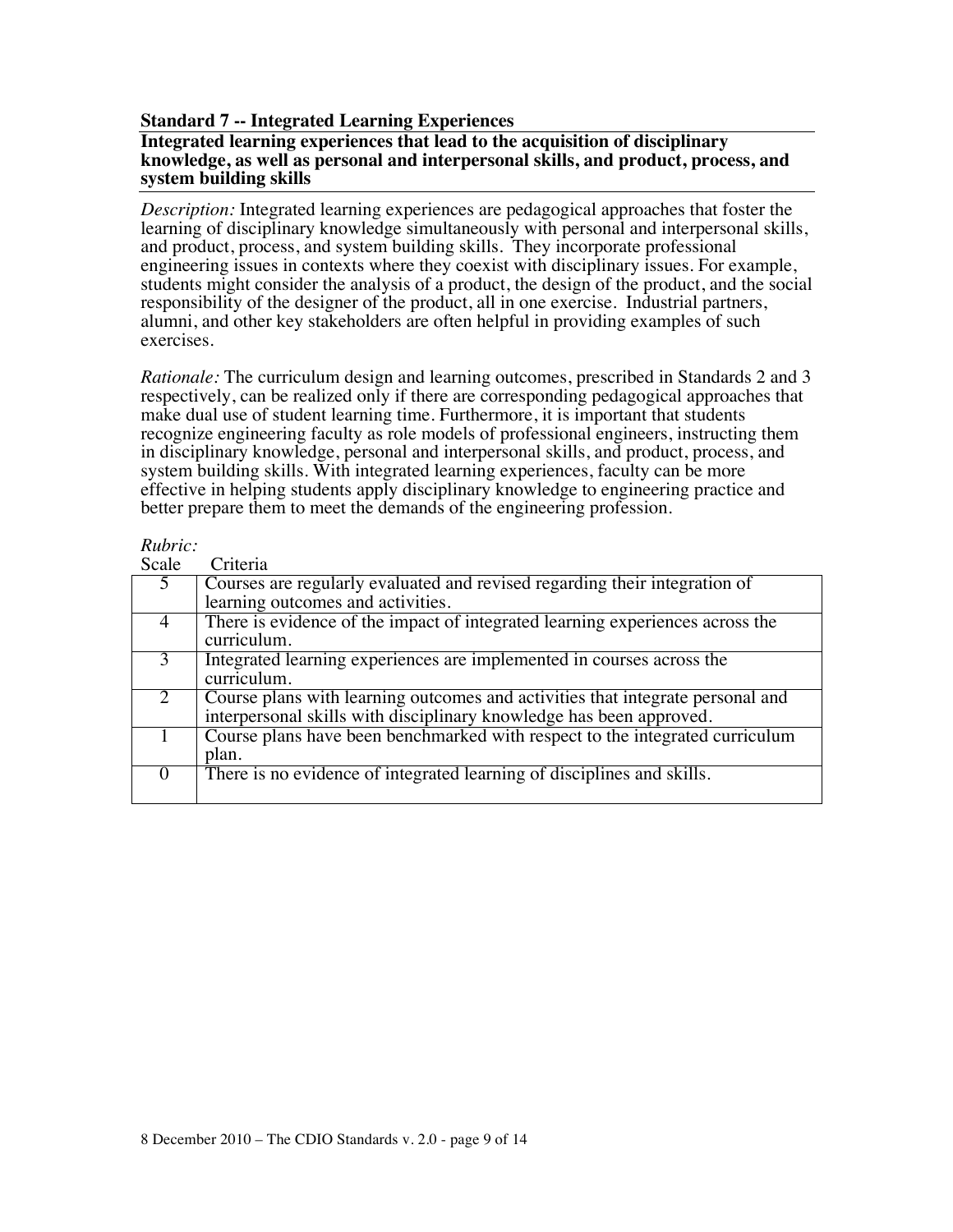#### **Standard 8 -- Active Learning Teaching and learning based on active experiential learning methods**

*Description:* Active learning methods engage students directly in thinking and problem solving activities. There is less emphasis on passive transmission of information, and more on engaging students in manipulating, applying, analyzing, and evaluating ideas. Active learning in lecture-based courses can include such methods as partner and smallgroup discussions, demonstrations, debates, concept questions, and feedback from students about what they are learning. Active learning is considered experiential when students take on roles that simulate professional engineering practice, for example, design-implement projects, simulations, and case studies.

*Rationale:* By engaging students in thinking about concepts, particularly new ideas, and requiring them to make an overt response, students not only learn more, they recognize for themselves what and how they learn. This process helps to increase students' motivation to achieve program learning outcomes and form habits of lifelong learning. With active learning methods, instructors can help students make connections among key concepts and facilitate the application of this knowledge to new settings.

# *Rubric:*

Criteria

| waic |                                                                               |
|------|-------------------------------------------------------------------------------|
| 5    | Evaluation groups regularly review the impact of active learning methods and  |
|      | make recommendations for continuous improvement.                              |
|      | There is documented evidence of the impact of active learning methods on      |
|      | student learning.                                                             |
|      | Active learning methods are being implemented across the curriculum.          |
|      |                                                                               |
| 2    | There is a plan to include active learning methods in courses across the      |
|      | curriculum.                                                                   |
|      | There is an awareness of the benefits of active learning, and benchmarking of |
|      | active learning methods in the curriculum is in process.                      |
|      | There is no evidence of active experiential learning methods.                 |
|      |                                                                               |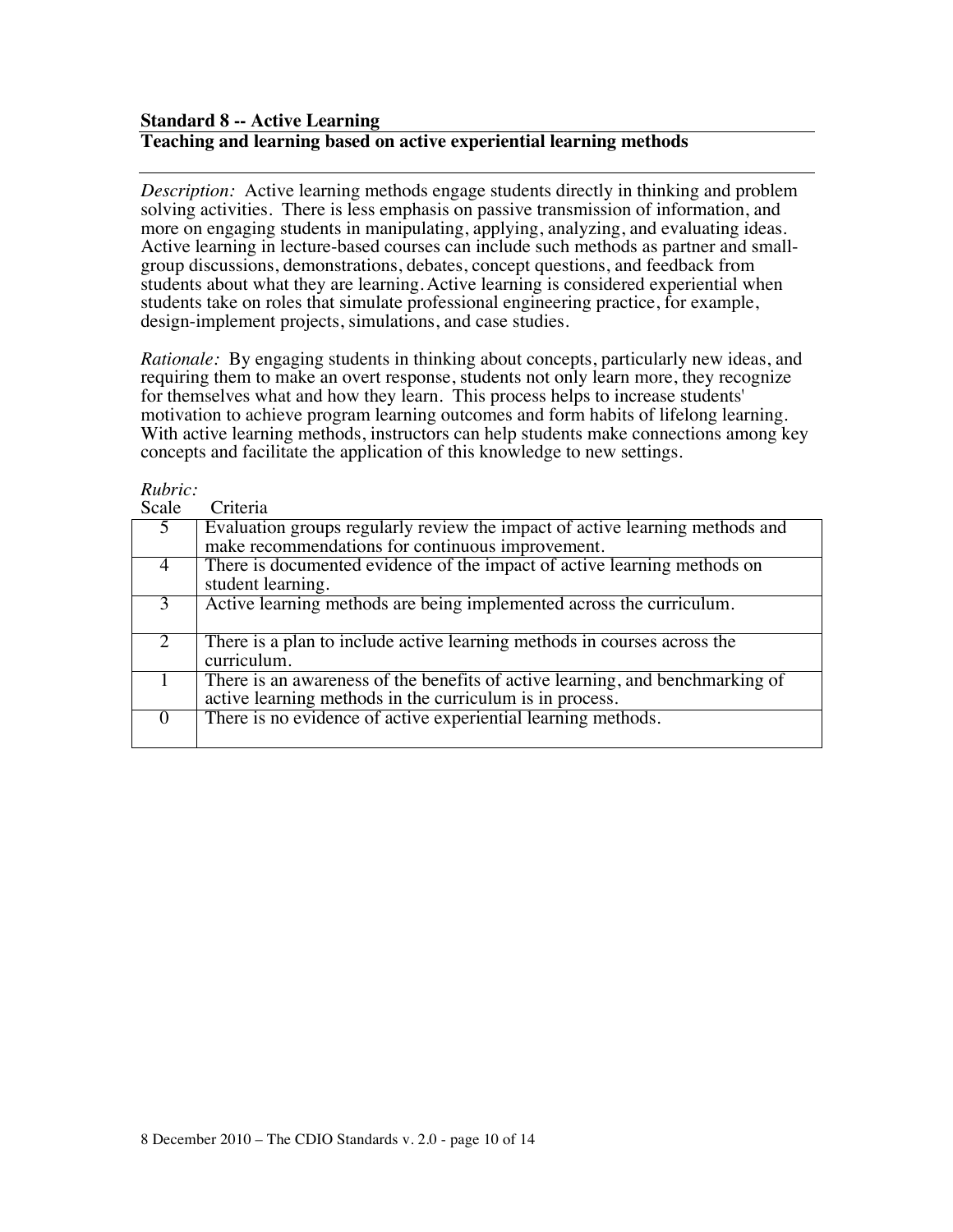## **Standard 9 -- Enhancement of Faculty Competence**

## **Actions that enhance faculty competence in personal and interpersonal skills, and product, process, and system building skills**

*Description:* CDIO programs provide support for the collective engineering faculty to improve its competence in the personal and interpersonal skills, and product, process, and system building skills described in Standard 2. These skills are developed best in contexts of professional engineering practice. The nature and scope of faculty development vary with the resources and intentions of different programs and institutions. Examples of actions that enhance faculty competence include: professional leave to work in industry, partnerships with industry colleagues in research and education projects, inclusion of engineering practice as a criterion for hiring and promotion, and appropriate professional development experiences at the university.

*Rationale:* If engineering faculty are expected to teach a curriculum of personal and interpersonal skills, and product, process, and system building skills integrated with disciplinary knowledge, as described in Standards 3, 4, 5, and 7, they as a group need to be competent in those skills. Engineering professors tend to be experts in the research and knowledge base of their respective disciplines, with only limited experience in the practice of engineering in business and industrial settings. Moreover, the rapid pace of technological innovation requires continuous updating of engineering skills. The collective faculty needs to enhance its engineering knowledge and skills so that it can provide relevant examples to students and also serve as individual role models of contemporary engineers.

| Scale | Criteria                                                                      |
|-------|-------------------------------------------------------------------------------|
|       | Faculty competence in personal, interpersonal, product, process, and system   |
|       | building skills is regularly evaluated and updated where appropriate.         |
|       | There is evidence that the collective faculty is competent in personal,       |
|       | interpersonal, product, process, and system building skills.                  |
|       | The collective faculty participates in faculty development in personal,       |
|       | interpersonal, product, process, and system building skills.                  |
|       | There is a systematic plan of faculty development in personal, interpersonal, |
|       | product, process, and system building skills.                                 |
|       | A benchmarking study and needs analysis of faculty competence has been        |
|       | conducted.                                                                    |
|       | There are no programs or practices to enhance faculty competence in personal, |
|       | interpersonal, product, process, and system building skills.                  |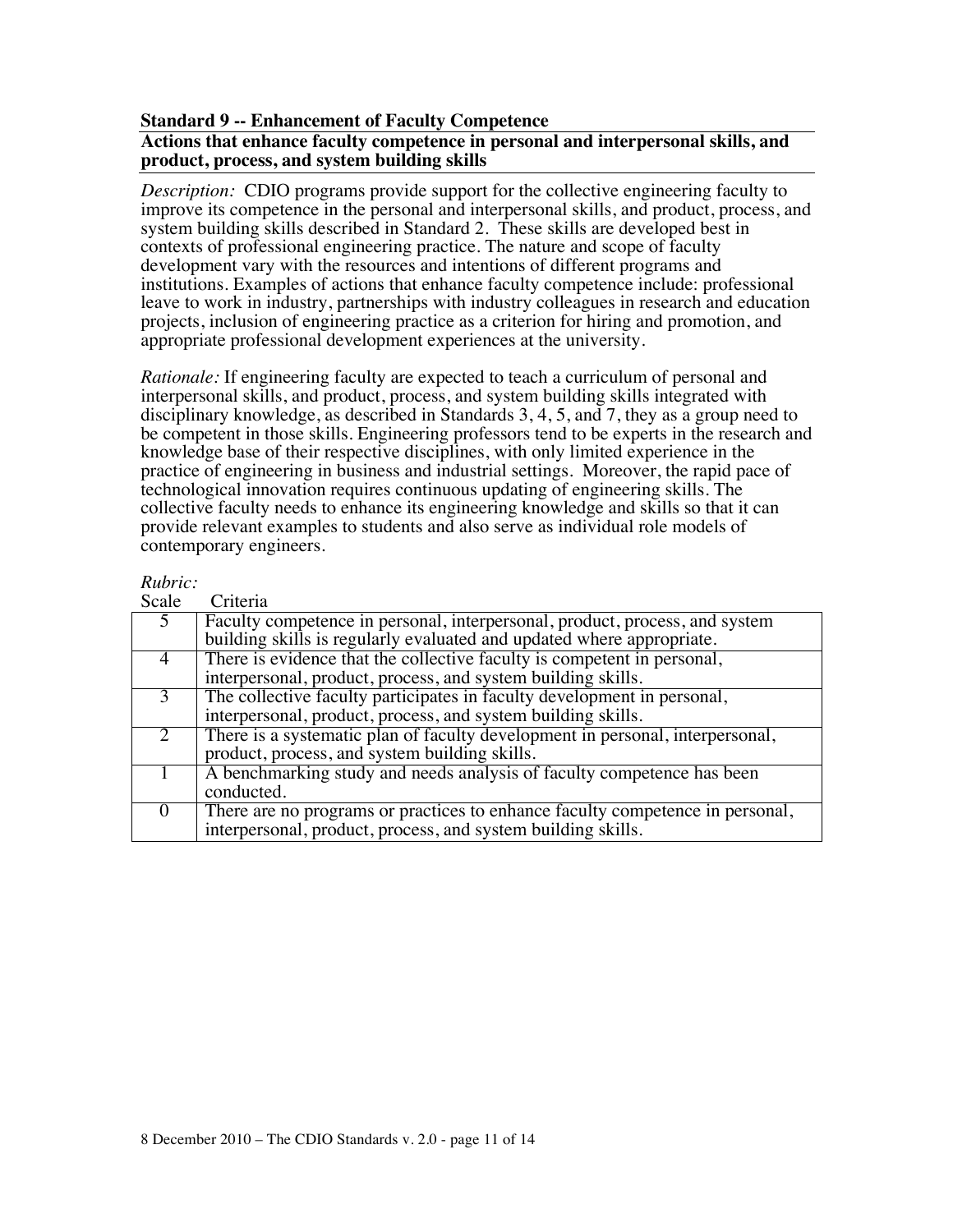## **Standard 10 -- Enhancement of Faculty Teaching Competence**

## **Actions that enhance faculty competence in providing integrated learning experiences, in using active experiential learning methods, and in assessing student learning**

*Description:* A CDIO program provides support for faculty to improve their competence in integrated learning experiences (Standard 7), active and experiential learning (Standard 8), and assessing student learning (Standard 11). The nature and scope of faculty development practices will vary with programs and institutions. Examples of actions that enhance faculty competence include: support for faculty participation in university and external faculty development programs, forums for sharing ideas and best practices, and emphasis in performance reviews and hiring on effective teaching methods.

*Rationale:* If faculty members are expected to teach and assess in new ways, as described in Standards 7, 8, and 11, they need opportunities to develop and improve these competencies. Many universities have faculty development programs and services that might be eager to collaborate with faculty in CDIO programs. In addition, if CDIO programs want to emphasize the importance of teaching, learning, and assessment, they must commit adequate resources for faculty development in these areas.

| Scale | Criteria                                                                          |
|-------|-----------------------------------------------------------------------------------|
|       | Faculty competence in teaching, learning, and assessment methods is regularly     |
|       | evaluated and updated where appropriate.                                          |
|       | There is evidence that the collective faculty is competent in teaching, learning, |
|       | and assessment methods.                                                           |
|       | Faculty members participate in faculty development in teaching, learning, and     |
|       | assessment methods.                                                               |
|       | There is a systematic plan of faculty development in teaching, learning, and      |
|       | assessment methods.                                                               |
|       | A benchmarking study and needs analysis of faculty teaching competence has        |
|       | been conducted.                                                                   |
|       | There are no programs or practices to enhance faculty teaching competence.        |
|       |                                                                                   |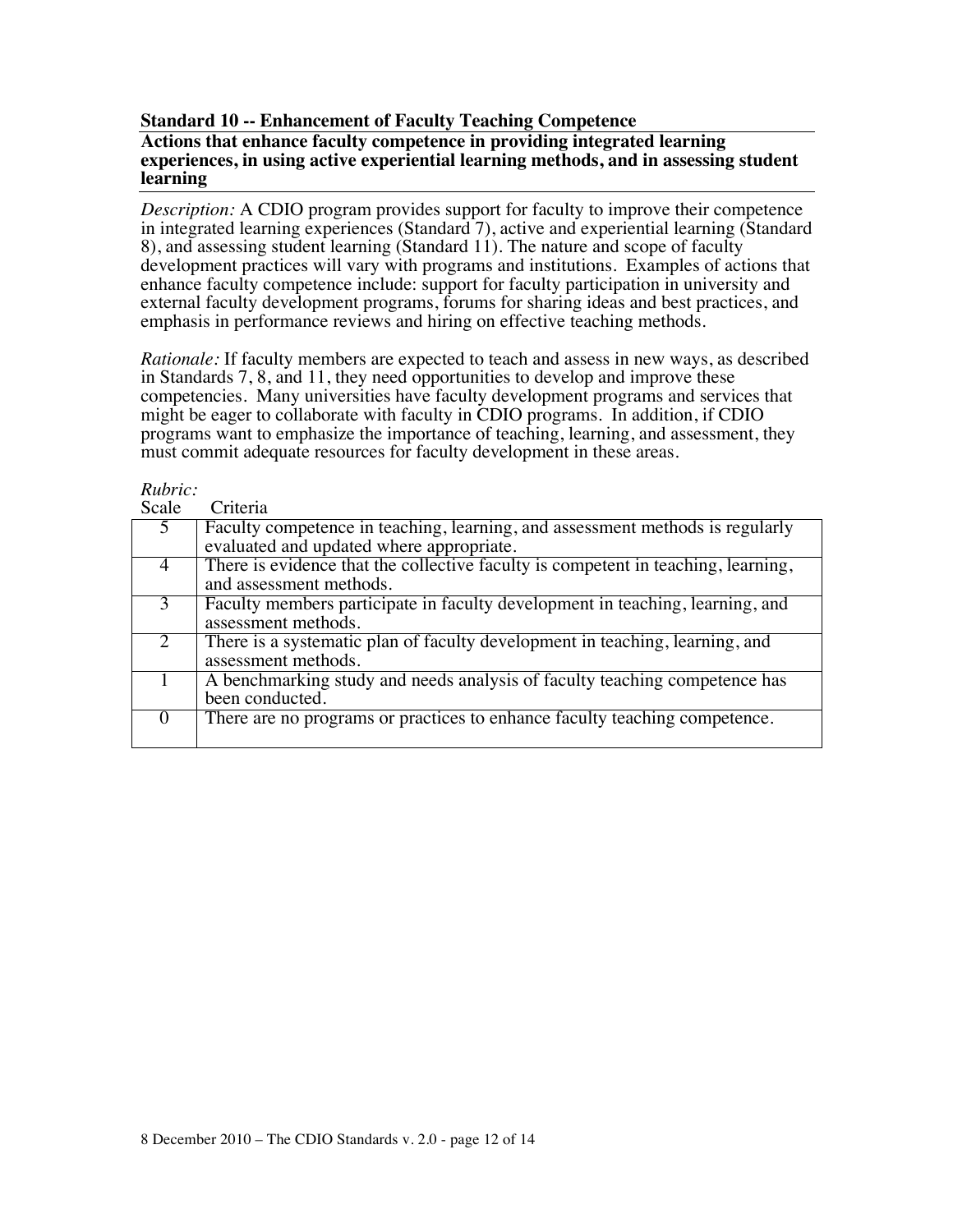## **Standard 11 -- Learning Assessment**

**Assessment of student learning in personal and interpersonal skills, and product, process, and system building skills, as well as in disciplinary knowledge**

*Description:* Assessment of student learning is the measure of the extent to which each student achieves specified learning outcomes. Instructors usually conduct this assessment within their respective courses. Effective learning assessment uses a variety of methods matched appropriately to learning outcomes that address disciplinary knowledge, as well as personal and interpersonal skills, and product, process, and system building skills, as described in Standard 2. These methods may include written and oral tests, observations of student performance, rating scales, student reflections, journals, portfolios, and peer and self-assessment.

*Rationale:* If we value personal and interpersonal skills, and product, process, and system building skills, and incorporate them into curriculum and learning experiences, then we must have effective assessment processes for measuring them. Different categories of learning outcomes require different assessment methods. For example, learning outcomes related to disciplinary knowledge may be assessed with oral and written tests, while those related to design-implement skills may be better measured with recorded observations. Using a variety of assessment methods accommodates a broader range of learning styles, and increases the reliability and validity of the assessment data. As a result, determinations of students' achievement of the intended learning outcomes can be made with greater confidence.

| Criteria |
|----------|
|          |

| Evaluation groups regularly review the use of learning assessment methods and |
|-------------------------------------------------------------------------------|
| make recommendations for continuous improvement.                              |
| Learning assessment methods are used effectively in courses across the        |
| curriculum.                                                                   |
| Learning assessment methods are implemented across the curriculum.            |
|                                                                               |
| There is a plan to incorporate learning assessment methods across the         |
| curriculum.                                                                   |
| The need for the improvement of learning assessment methods is recognized and |
| benchmarking of their current use is in process.                              |
| Learning assessment methods are inadequate or inappropriate.                  |
|                                                                               |